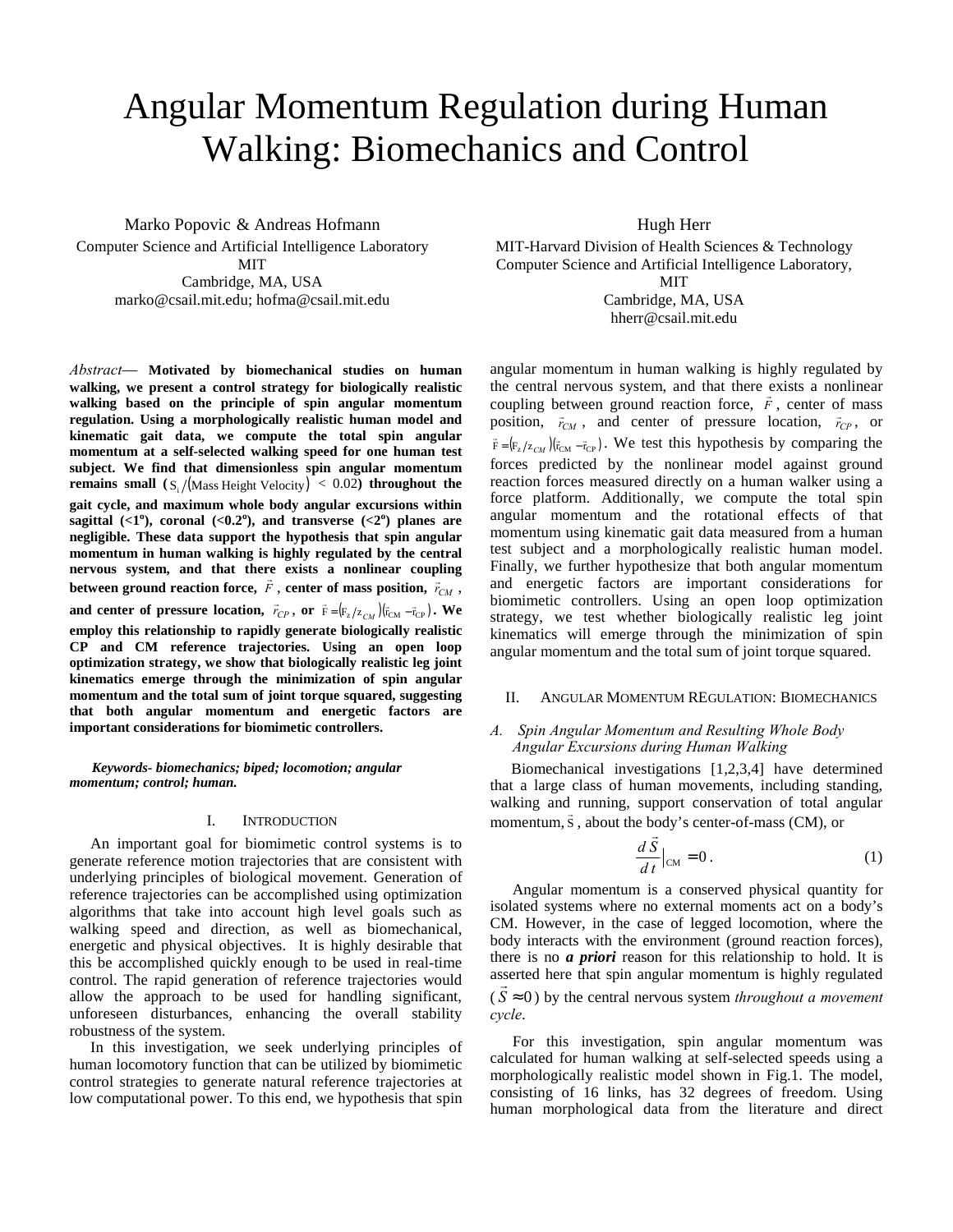measures on the human test subject, each link's dimensions and mass densities were carefully modeled to achieve realistic mass distributions.



Figure 1: Morphologically realistic human model.

In Fig. 2A, a dimensionless spin angular momentum, defined as the angular momentum,  $S_i$ , divided by body mass, M, height, H, and walking speed, V, is plotted versus percent gait cycle for one human test subject (M=50.1Kg; H=158cm; V=1.3m/sec). By convention, 0% and 100% represent consecutive heel strikes of the same foot. The average (solid line) and standard deviation (dashed lines) are plotted for seven walking trials. The resulting dimensionless spin is surprisingly small; throughout the gait cycle, none of the three spatial components ever exceed 0.02 dimensionless units.

To determine the effect of the non-zero angular momentum components shown in Fig. 2A on whole body angular excursions, we first computed the whole body angular velocity vector and then the corresponding angular excursions. These quantities are defined as

$$
\vec{\omega}_{\text{eff}} = \vec{I}^{-1} \vec{S} \quad \text{and} \quad \vec{\theta}_{\text{eff}}(t) = \int_{-\infty}^{t} \vec{\omega}_{\text{eff}}(t^*) dt^* + C \quad (2)
$$

respectively, where  $\vec{I}$  is the whole body moment of inertia tensor about the CM and C is an integration constant determined through an analysis of boundary conditions. The whole body angular excursion vector defined in equation (2) can be accurately viewed as the rotational analog of the CM position vector. The results of these analyses, shown in Fig. 2B, show that the maximum whole body angular excursions within sagittal  $( $1^{\circ}$ ), coronal ( $0.2^{\circ}$ ), and transverse ( $2^{\circ}$ )$ planes are negligibly small. As in Fig. 2A, 0% and 100% represent consecutive heel strikes of the same foot, and the average (solid line) and standard deviation (dashed lines) are plotted for seven walking trials. These results support the hypothesis that spin angular momentum in human walking is highly regulated by the central nervous system so as to keep whole body angular excursions at a minimum.



Figure 2: Normalized spin angular momentum (A) and whole body angular excursions (B) for body rotations within sagittal, coronal and transverse planes.

## *B. Spin Angular Momentum Regulation: The CM Force, CM Position and CP Position Non-Linear Coupling*

The total torque about the body's CM may be expressed as  
\n
$$
\vec{T}_{CM} = (\vec{r}_{CP} - \vec{r}_{CM}) \times \vec{F} = \frac{d\vec{S}}{dt}
$$
\n(3)

where  $\vec{r}_{CP}$  is the center of pressure on the ground, or zero moment point (ZMP) in the robotics literature [5],  $\vec{r}_{CM}$  is the CM position, and  $\vec{F}$  is the ground reaction force (GRF) vector. Solving for the transverse component of the GRF vector gives

$$
F_Y = |(\delta y) F_Z - T_X| / (\delta z)
$$
 and  $F_X = |(\delta x) F_Z + T_Y| / (\delta z)$  (4)

where  $\delta \vec{r} = \vec{r}_{CP} - \vec{r}_{CM}$ .

Angular momentum regulation throughout a movement cycle requires that the sum of torques about the CM is always equal to zero. This condition gives a nonlinear relationship between the body's CP, CM, and the ground reaction force vector  $\vec{F}$ , or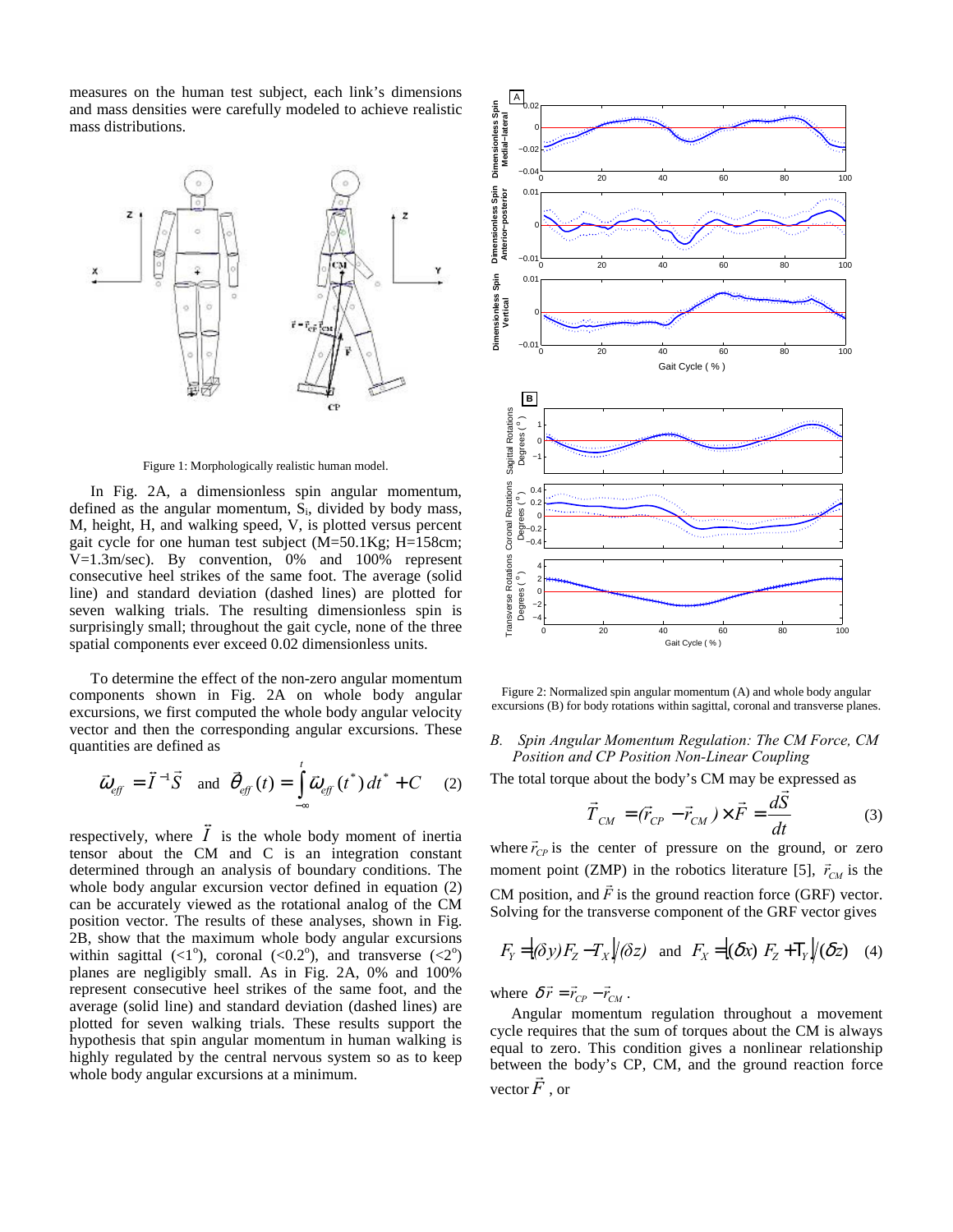$$
\vec{F} = k \delta \vec{r} \tag{5}
$$

where  $k = F_Z / \delta z = -F_Z / z_{CM}$  is a global body stiffness.

Equations (4) offer an effective way to assess the degree to which spin angular momentum is regulated during any human movement task; the first term within the brackets on the RHS of each equation (4) represents a natural human dynamics reference value against which the second, non-conservation term may be compared.

Using equation 5, the CM and CP positions,  $\vec{r}_{CM}$  and  $\vec{r}_{CP}$ ,

together with the global stiffness,  $k$ , are used to predict the transverse forces that act on the body's CM during human walking. The ground reaction forces and CP locations were measured directly using a force plate (model OR6-5-1, Advanced Mechanical Technology, Newton, MA), and the CM location was computed using the morphologically realistic human model (Fig. 1) where the limbs of the model were moved through a walking cycle as defined by motion capture data (VICON 512, 120 frames/sec). The transverse forces predicted using equation 5 were then compared to the experimentally measured ground reaction forces to further test the validity of the spin angular momentum regulation hypothesis.

In Fig. 3, the model (thick solid line) is in good agreement with the force plate data (thin solid line). Here 0% to 50% gait cycle spans from the middle of a single support phase to the middle of the next single support phase of the opposite limb, and the averages (solid lines) and standard deviations (dashed lines) are plotted for seven walking trials. The  $R^2$  value across 7 experimental walking trials is 0.98±0.02 for the mediallateral forces and 0.94±0.03 for the anterior-posterior forces (a value of 1.0 corresponds to perfect agreement). These high  $R<sup>2</sup>$  values lend additional support to the hypothesis that spin angular momentum is highly regulated during human walking.



Figure 3: Spin model force predictions for medial-lateral (A) and anteriorposterior (B) directions during walking.

A similar expression to equation (5) was obtained by [6] when analyzing the mechanical properties of a 3D Linear Inverted Pendulum Mode (LIPM) based model. The LIPM model constrains the CM to move in the transverse plane and the base of the inverted pendulum is held *fixed* to the ground. In principle, this model is a special case of the regulated spin model presented in this paper. By constraining the CM to move in the transverse plane, the global body stiffness,  $k$ , defined in equation (5), is held constant throughout the gait cycle and is set equal to body weight divided by the constant vertical height of the CM. Neglecting the CP acceleration term in the LIPM force prediction, as was done by [6,7,8,9,10,11], we compare the transverse force predictions of the more general nonlinear spin model to the linear (constant *k* ) LIPM model. The regulated spin model generally gives better force predictions throughout most of the gait cycle (85%). Surprisingly, the LIPM model gives a better prediction in the double support phase as compared to the single support phase; in the middle of the single support phase (labeled by 0% and 50% in Fig. 3) its medial-lateral force prediction is off by more than 60% (the linear LIPM model predicts a force equal to about 33 N while both the measured and the nonlinear spin model predicts a force equal to about 20 N). We conclude that the nonlinear spin regulation model (equation 5) is a more accurate representation of human walking than the special case, linear LIPM model.

## *C. Spin Angular Momentum: Non-Regulation*

Given the CM position and the ground reaction force, the position of the CP can easily be computed using equation (5). We call that point the *zero spin* CP point. Clearly, the actual CP of biological or robotic systems will differ from the *zero spin* CP if spin angular momentum is not precisely regulated. Significant separation distances between the *zero spin* CP and the actual CP are expected for a class of human movement tasks where:

- 1) the ground reaction force is so large that the *zero spin* CP point moves outside the foot support polygon; or
- 2) large and rapid turning motions occur (such as would result from a non-zero vertical torque) moving the *zero spin* CP point away from the actual CP location.

In the first case, the switching of control strategy or mode from regulation to non-regulation was recently observed [4]. For hip swiveling motions about the vertical axis while in standing double support, it was observed that while the *zero spin* CP was confined within the foot support polygon, the actual CP was found to track the *zero spin* CP with very high precision. However, when the hip rotational velocity became sufficiently large, the *zero spin* CP left the foot support polygon, and the actual CP moved from the outside edge of the foot-support polygon towards its center.

In the second case, for example from a non-regulated vertical spin component, or

$$
T_{CMZ} = (\delta x) F_y - (\delta y) F_x = \frac{dS_z}{dt} \neq 0
$$
 (6)

it can be inferred that the transverse spin component will also not be regulated.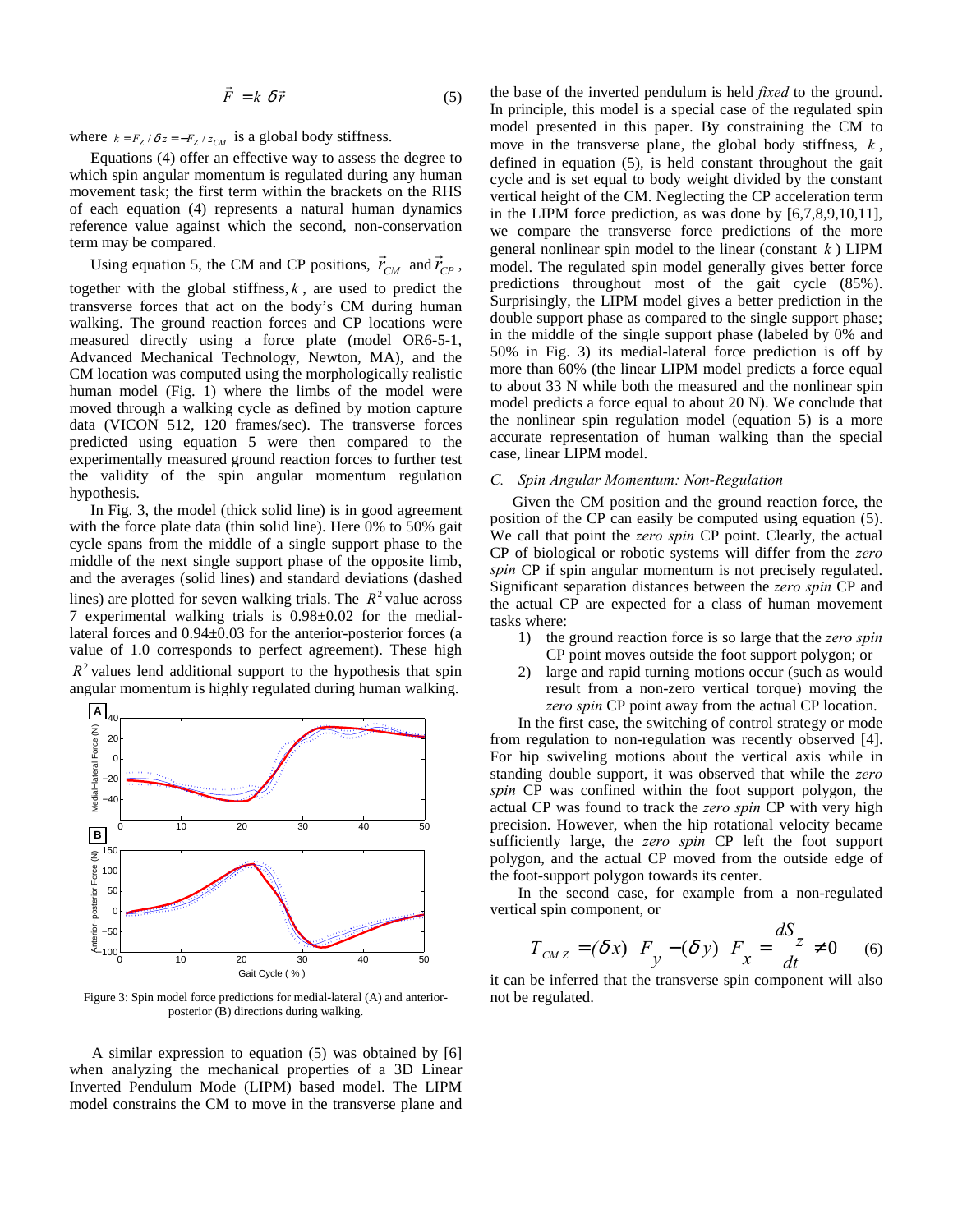#### III. ANGULAR MOMENTUM REGULATION: CONTROL

## *A. Rapid CP and CM Trajectory Generation using the Principle of Spin Angular Momentum Regulation*

An important goal in humanoid robotic locomotion is generation of reference motion trajectories based on high-level goals like direction and speed of walking. Robust controllers can then be used to track these reference trajectories to achieve stable walking in the presence of disturbances.

Generation of reference trajectories can be accomplished using optimization algorithms that take into account the high level goals, as well as biomechanical, energetic and physical objectives. It is highly desirable that this be accomplished quickly enough to be used in real-time control. The rapid generation of novel reference trajectories would allow the approach to be used for handling significant, unforeseen disturbances, enhancing the overall stability robustness of the system.

The reference trajectories must be dynamically feasible; it must be possible for the combined control system and plant to achieve the reference trajectories. The combined system is subject to numerous physical constraints such as actuation force and bandwidth limitations, sensor noise and joint range limits. In the case of biomimetic control systems, the reference trajectories should also be consistent with underlying principles of human locomotory function. This is especially important for assistive devices like exoskeletons, powered orthotics, and powered prosthetics. The motion of such devices should feel as natural to the user as possible. Biomimetic controllers grounded in principles of biological movement are also important for animats and humanoid robots; it is desirable that such robots move in an animal or human-like manner.

Generation of biologically realistic trajectories was recently achieved using a dynamic optimization approach [12]. A 23 degree-of-freedom model actuated by 54 muscles was used in this study. This model, with its associated kinematic and dynamic constraints, was input to a dynamic optimization algorithm, along with the high-level goal of minimizing metabolic energy expenditure per unit distance traveled. The dynamic optimization yielded biologically realistic joint motion and force trajectories.

This result, although elegant scientifically, is not practical for real-time control; computation required close to one hour on a Cray supercomputer. Fortunately, it is possible to use much simpler models for generation of reference trajectories [8, 9, 11]. These approaches appear to be promising for realtime control, but they have not been evaluated in terms of biological realism. Thus, the open question with the simple model approach is whether it is fast enough for use in realtime control while also producing trajectories that are consistent with biomechanical and energetic principles of human movement.

We propose a methodology for generating reference trajectories consistent with the model of spin angular

momentum regulation, or equation (5). Equation (5) can be used to predict CP from a known CM trajectory, as is shown in Fig. 4A. The heavy dashed line is the predicted CP, the solid gray line is the corresponding measured value for CP from biological trials, and the dotted lines indicate standard deviation of the biological measurements. Note that the predicted CP trajectory agrees well with the biological CP trajectory measured from a force platform. Fig. 4A represents an average over 6 trials with one test subject. Note that the CP prediction also gives a good indication of foot placement. This is useful for deciding foot placement after a disturbance to CM when in single support.

The principle of spin angular momentum regulation can also be used to predict horizontal components of the CM from a known CP trajectory. This approach requires input of the global body stiffness,  $k$ , defined in equation (5). Equation (5) then becomes a non-liner differential equation in CM which can be solved using numerical integration algorithms. Values for *k* for normal walking can be obtained from biological data or from a reduced order walking model. In certain cases, it is possible to set *k* equal to a constant based on the morphology of the test subject. With this assumption, equation (5) becomes a linear differential equation in CM which can easily be solved. This works well for double support, but can lead to significant errors during single support due to the reasons previously discussed in section IIB.

Given the ability to predict horizontal components of CM from CP, the following procedure can be used to generate reference trajectories. We begin with a specification of walking speed and direction. From this, we generate desired gait length and width, taking into account the morphology of the system. We then generate foot placement, and from this, a CP trajectory that stays within the support polygon. The corresponding horizontal components of the CM trajectory are then generated by integrating equation (5). Once both CM and CP trajectories are known, trajectories for joints are generated, as will be discussed in the next section.

Besides a prediction of CP from CM and vice-versa, we can also use spin regulation to predict how the CP and CM trajectories might change after a disturbance. Disturbances can be classified according to their effect on CM or CP. For example, a push (an un-anticipated external force acting on some part of the body) can be modeled as an impulse force on the CM, resulting in an instantaneous change in velocity of the CM. A slip (un-anticipated translation of a stance foot in the ground plane) can be modeled as an instantaneous change in velocity of the CP. Similarly, a roll (un-anticipated rotation of foot) can be modeled in this way.

When a disturbance occurs, it is very useful to predict the resulting time evolution of CM and CP using equation (5). This is useful for planning corrective actions that may be necessary. To understand this, it is important to be clear about the distinction between a number of commonly used terms in the literature. The CP (a.k.a ZMP, as defined in [5]) is the center of pressure within the support polygon. This can be measured using force plate data in biological tests, and it can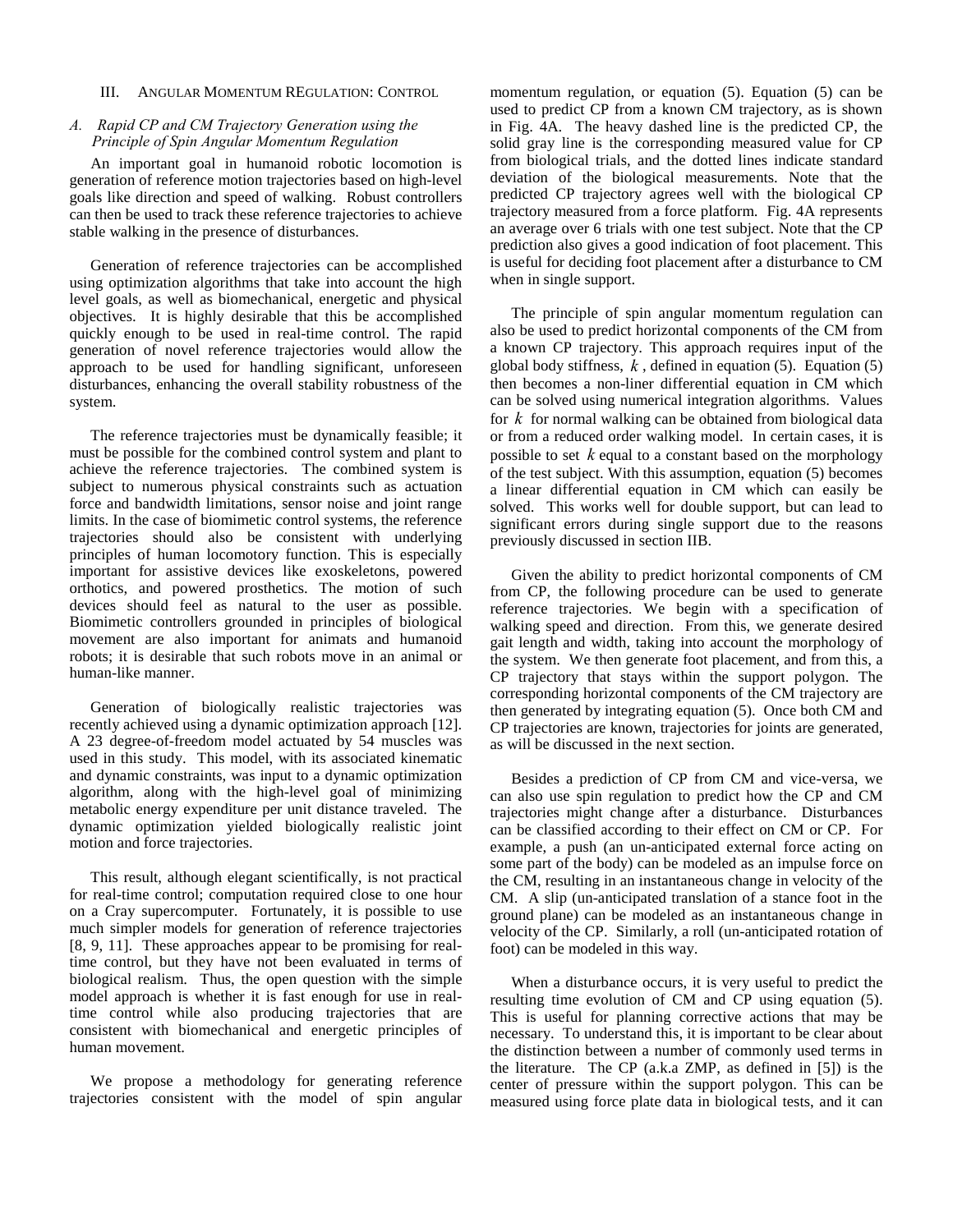be computed in various ways [13]. The FRI (Foot Rotation Indicator, [13]) is where the center of pressure would be if the support polygon were infinitely large. If the FRI extends beyond the actual support polygon, the foot begins to roll. *Zero spin* CP, a term we introduce here, is computed by equation (5). Like FRI, it is not limited to the actual support polygon. Because it is computed by equation (5), *zero spin* CP does not, necessarily, correspond to CP or to FRI. However, as explained in preceding sections of this paper, the human central nervous system seems to control normal walking such that the *zero spin* CP largely coincides with CP, and both remain within the bounds of the support polygon.

This situation changes when there are sufficiently large disturbances. For such disturbances, the human control system must fundamentally change its control mode, because, remaining in the zero spin control mode would result in the *zero spin* CP leaving the support polygon. The new control mode required to compensate for such a case requires nonzero spin, which is accomplished by appropriate extensions of the arms, swing leg, and trunk. Thus, when a disturbance occurs, a control system must decide whether to switch to the new control mode. One way to do this, immediately when the disturbance occurs, is to predict the future time evolution of CM and *zero spin* CP, assuming the system remains in zero spin control mode. If the resulting *zero spin* CP leaves the support polygon, the system knows that it will have to switch modes long before this exit of the *zero spin* CP occurs. Thus, the system has enough time to switch control modes and compensate before stability problems occur.

The simultaneous prediction of CP and CM can be accomplished beginning with nothing more than a few initial conditions on position and velocity of CP and CM, and a few very simple final conditions on velocity (but not position). Two additional simplifications are used for this prediction. First, a constant value of  $k$  is used. This is justified, in this particular case, because the force errors due to this assumption are limited to a small part of the gait cycle, and so, the double integration in equation (5) results in a relatively small accumulated error of CP. Also, the goal of this prediction is to determine, roughly, whether CP will exit the support polygon, or come close to its edge; exact position of CP is less important. The second simplification, based on observations of human test subjects during normal walking, approximates the CP trajectory as a straight line going from the back of the foot to the front during single support, and as a straight line going from the toe of the trailing foot to the heel of the leading foot during double support. This allows the CP trajectory to be represented using only a few parameters. With this simplification, and with the above-mentioned boundary conditions, equation (5) can be solved as a boundary value problem to generate both CM and CP trajectories. This is shown in Fig. 4B for normal walking, from the middle of double-support, to the middle of single-support. As is shown, the model prediction (heavy dashed line) agrees well with the biological data (solid gray line). As before, the dotted lines represent the standard deviation of biological data. Note that the CP plot ends approximately at the middle of the foot, indicating its position at the middle of single-support. Fig. 4C

shows a similar plot, but with an impulse disturbance to the CM at the middle of the double-support phase. This changes the CM initial velocity boundary condition (in this case, by a factor of about 1.3), resulting in a deflection of the CM and CP trajectories.



Figure 4: Rapid CP and CM trajectory generation based on spin angular momentum regulation.

The disturbance results in the CP being deflected to the edge of the foot at the middle of single-support. If the disturbance were greater, the *zero spin* CP would extend beyond the support polygon, and equation (5) would no longer be valid as a control law. In this case, non-zero spin must be asserted by the control system to restore stability. This accounts for some human behaviors such as bending the trunk,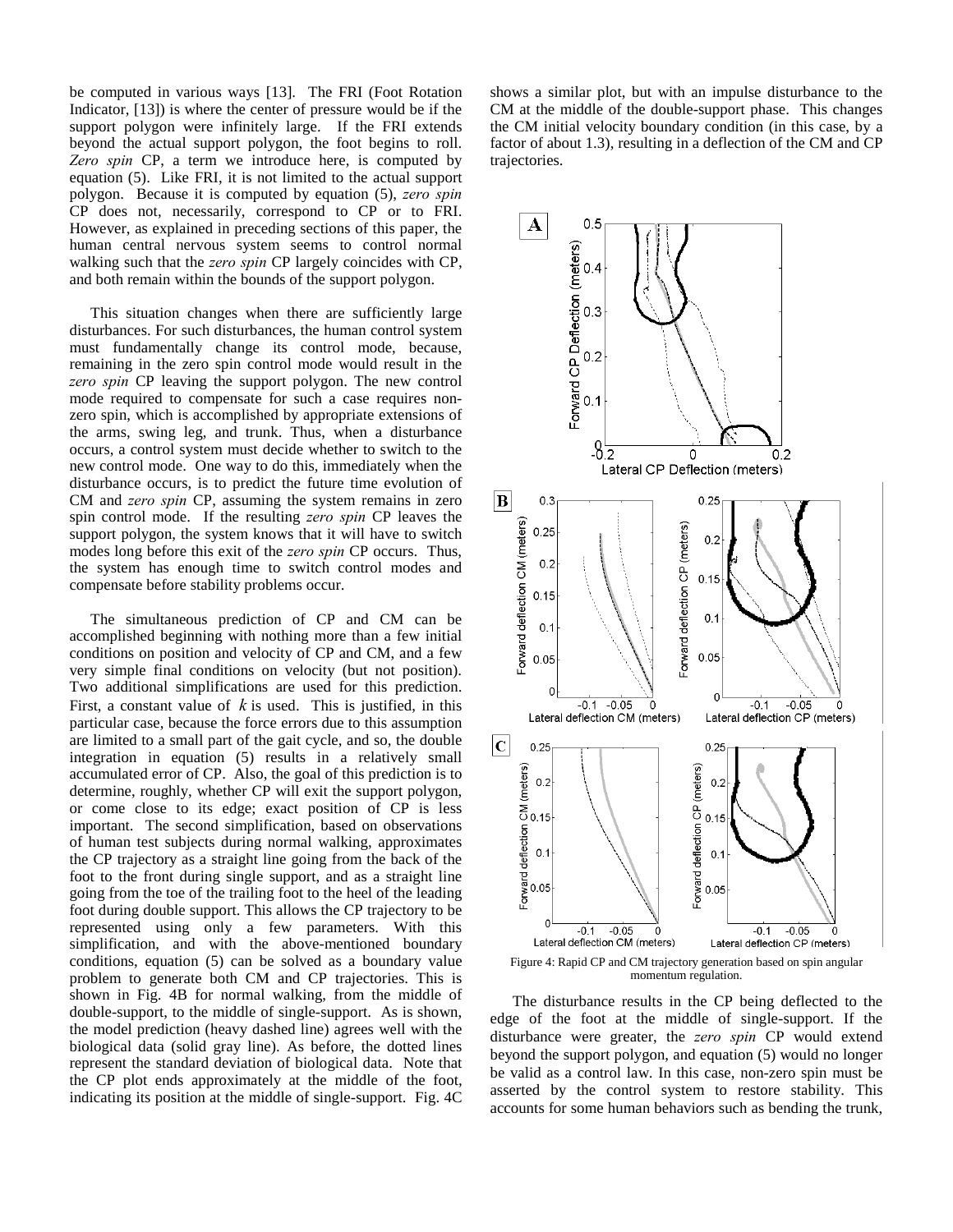and moving the arms and swing leg out in order to restore balance. The ability to predict the exit of the *zero spin* CP from the support polygon before it actually occurs is important for planning corrective action.

## *B. Open Loop Optimization: Angular Momentum and Joint Torque Squared Minimizations*

Once both CM and CP trajectories are known, it is possible to generate trajectories for joints using, primarily, kinematic constraints. We use a space-time optimization technique [14] with a reduced-order five-link sagittal plane model. The links for this model are stance foot, stance lower leg, stance thigh, body, swing thigh, and swing lower leg. Joints are stance ankle, stance knee, stance hip, swing hip, and swing knee. Although it is a simplified model, link inertias and dimensions are set to correspond to those of the human test subject. The body link combines the inertias of the human test subject's trunk, head, and arms.

The reduced-order model is used to compute forward kinematics (Cartesian positions of links based on joint angles), and also inverse dynamics according to

$$
\tau = h(\ddot{\theta}) + c(\dot{\theta}) + g(\theta) \tag{9}
$$

where  $\tau$  is the joint torque vector,  $\theta$  is the joint angle vector, and  $h$ ,  $c$ , and  $g$  are functions that compute inertial, velocity cross-product, and gravitational terms.

Joint trajectories are represented using splines with 10 control points, and are constrained so as to conform, within tight limits, to the reference CM and CP trajectories. The optimization cost function penalizes non-regulated spin angular momentum, and large joint torques. Resulting trajectories are shown in Fig. 5.



Figure 5: Model predictions of ankle, knee and hip joint angle trajectories during walking using spin regulation and joint torque minimization constraints.

This approach depends, largely, on the accuracy of the input CM and CP trajectories (which are computed as discussed in the previous section). These significantly constrain the joints, and this allows for fast generation of accurate joint trajectories. Note that with this approach, correct behavior of the swing leg emerges automatically; it need not be explicitly specified. This is in contrast to the approach used in [15], which requires explicit specification of swing foot trajectory.

#### IV. CONCLUSION

Using a morphologically realistic model and kinematic gait data for normal walking from a human test subject, we find that spin angular momentum remains small throughout the gait cycle. This supports the hypothesis that spin angular momentum in human walking is highly regulated and leads to a non-linear coupling between ground reaction force, CM and CP positions. We show that this nonlinear spin regulation model can be used to quickly generate biologically realistic reference trajectories for normal walking. We also use this relationship to determine whether a disturbance is sufficiently large to necessitate switching to a new control mode; a controller where spin angular momentum is no longer regulated. The reference trajectories for CM and CP can be used as inputs to a spacetime optimization algorithm, which, when biased by a cost function that minimizes spin angular momentum and joint torques squared, generates biologically realistic joint trajectories. In particular, the swing leg trajectory emerges automatically, and need not be specified explicitly. In the advancement of biomimetic control systems, we feel that the minimization of both spin angular momentum and energetic factors are important design considerations.

#### ACKNOWLEDGMENT

The authors wish to thank Paolo Bonato and Jennifer Lelas at the Spaulding Rehabilitation Hospital Gait Laboratory, Boston, Massachusetts for their helpful suggestions and support.

#### **REFERENCES**

- [1] M. Popovic, W. Gu, H. Herr, "Conservation of Angular Momentum in Human Movement," MIT AI Laboratory –Research Abstracts, September 2002, pp. 231-232.
- [2] H. Herr, G. P. Whiteley, D. Childress, "Cyborg Technology-- Biomimetic Orthotic and Prosthetic Technology," *Biologically Inspired Intelligent Robots*, Bar-Cohen, Y. and C. Breazeal, Eds., SPIE Press, Bellingham, Washington, 2003, pp. 103-143.
- [3] W. Gu, "The Regulation of Angular Momentum During Human Walking", Undergraduate Thesis, Physics Department, MIT, June 2003.
- [4] M. Popovic and H. Herr, "Angular momentum regulation during human walking," unpublished.
- [5] M. Vukobratovic, and D. Juricic, "Contribution to the Synthesis of Biped Gait", IEEE Trans. Bio-Medical Engineering, Vol. BME-16, No. 1, 1969, pp. 1-6.
- [6] S. Kajita, O. Matsumoto, and M. Saigo, "Real-time 3D walking pattern generation for a biped robot with telescopic legs," Proc. of the 2001 IEEE International Conference on Robotics and Automation, 2001, pp. 2299-2306.
- [7] K. Yokoi, F. Kanehiro, K. Kaneko, K. Fujiwara, S. Kajita, and H. Hirukawa, "A Honda humanoid robot controlled by aist software," Proc. of the 2001 IEEE-RAS International Conference on Humanoid Robots, 2001, pp. 259-264.